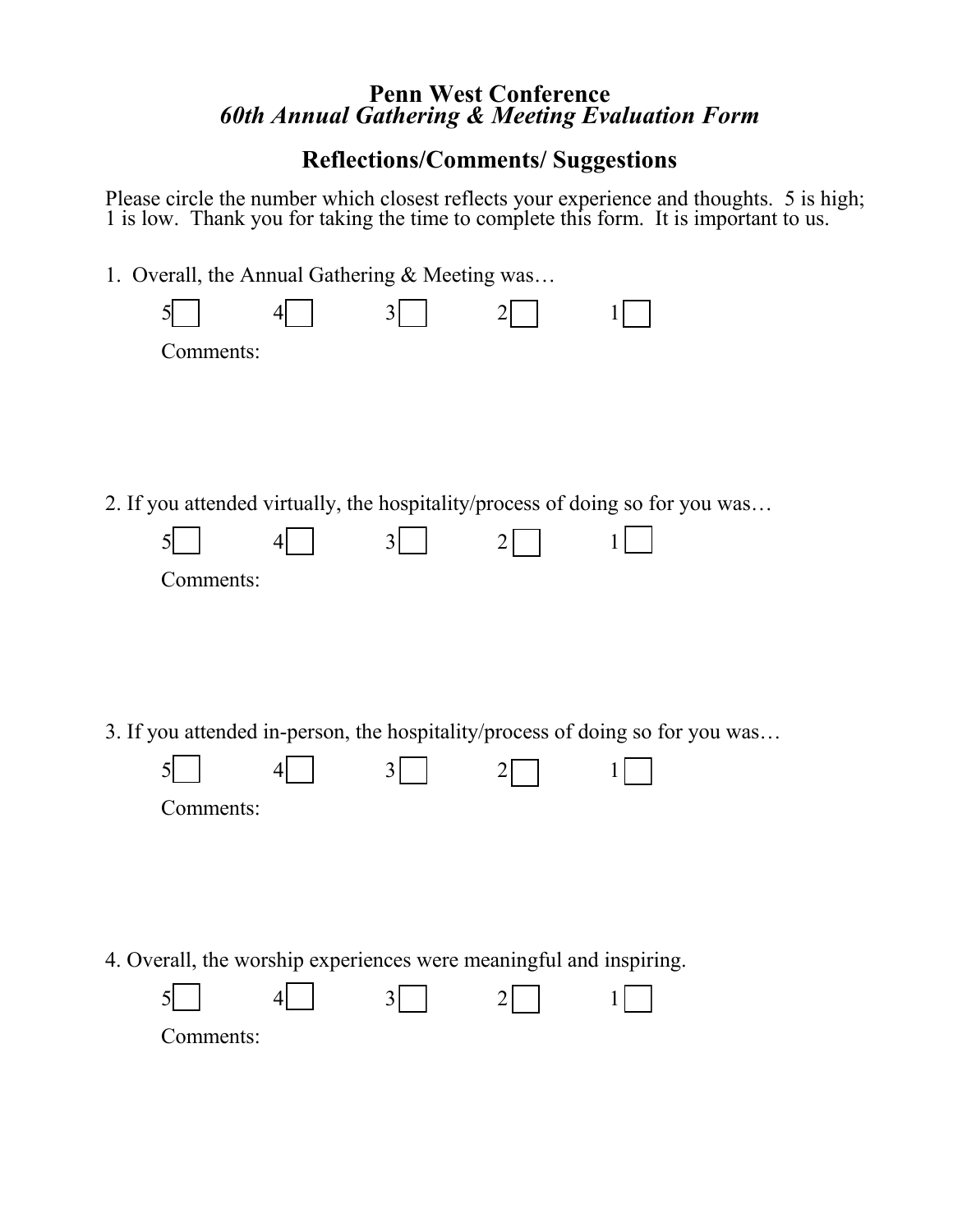5. The keynote presentations were meaningful and inspiring.

| Comments:                                                                                 |   |  |
|-------------------------------------------------------------------------------------------|---|--|
|                                                                                           |   |  |
| 6. The breakout sessions were meaningful and inspiring.<br>5<br>Comments:                 | 3 |  |
| 7. The California University of Pennsylvania facilities/food/staff were<br>5<br>Comments: | 3 |  |

8. Particular Highlights for you were:

9. What was your primary take-away from the weekend?